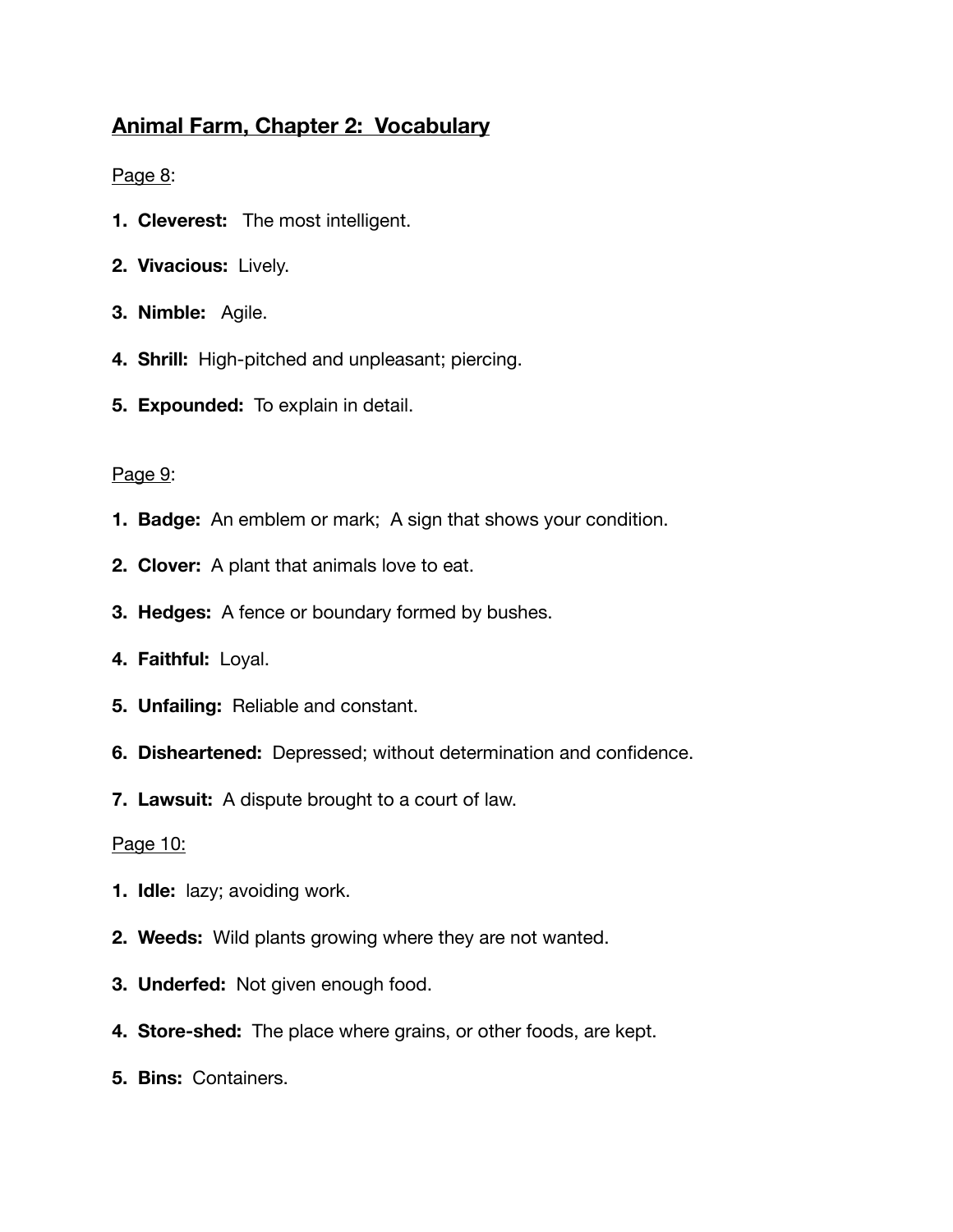- **6. Tormentors:** Torturers.
- **7. Thrashing:** Hitting with a whip.
- **8: Pursuing:** Chasing; running behind.
- **9. Slammed:** Closed forcefully and loudly.

#### Page 11:

- **1. Gallop:** When a horse runs fast.
- **2. Boundaries:** The limits of an area.
- **3. Reign:** The period during which someone rules.
- **4: Flung:** Threw.
- **5. Rubbish:** Garbage.
- **6. Biscuits:** Cookies or crackers.
- **7. Pasture:** A piece of land covered with grass that animals can eat.
- **8. Knoll:** A small hill.
- **9. Dew:** Tiny drops of water that form during the night.
- **10. Spinney:** A small area of trees and bushes.

## Page 12:

- **1. Gazing:** Looking intently in admiration.
- **2. Mattresses:** What most of us sleep on.
- **3. Looking-glasses:** Mirrors.
- **4. Mantelpiece:** A structure above a fireplace.
- **5. Burial:** The action of putting a dead body in a grave.